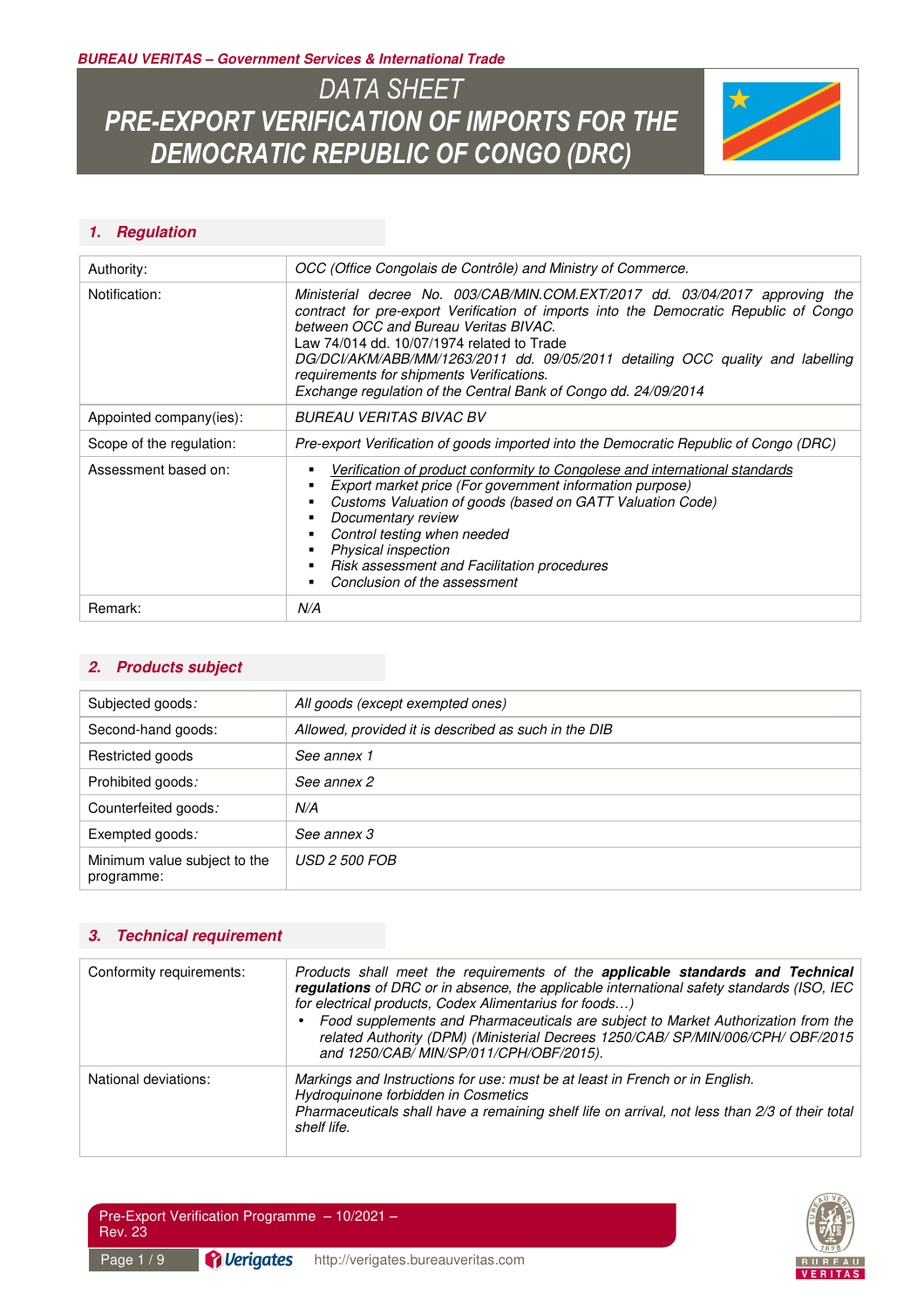| Labelling requirements:      | Pre-packaged foods: labelling to comply with the CODEX STAND 1-1985, Rev. 1-<br>#<br>1991 of the Codex Alimentarius, Vol. 1A. The following information shall appear on<br>the label: i) Name of the food; ii) List of ingredients; iii) Nets contents and drained<br>weight; iv) Name and address of the manufacturer, packer, distributor, importer,<br>exporter or vendor; v) Country of origin; vi) Lot identification; vii) Date marking and<br>storage instructions; viii) Instructions for use.<br>Non-food Pre-packaged manufactured goods: labelling to comply with provisions<br>of Recommendation R79 from the OIML (Organisation International de Métrologie<br>Légale).<br>#<br>Pharmaceuticals: Individual packages must show:<br>Name of the product,<br>Qualitative and Quantitative composition per dose or in percentage,<br>Name and address of the manufacturer,<br>If medical samples, the words "Free medical sample, not for resale",<br>Batch number,<br>Pharmaceutical form,<br>Weight / Volume / Quantity of products<br>- Manufacture and expiry dates,<br>Storage instructions or handling precautions if any<br>The warning "Keep out of reach of children" or similar<br>Directions for use (including route of administration, possible side effects).<br>The following information shall be declared on each ampoule: Product name, Quantity<br>of active principle, Ampoule volume, Route of administration, Expiry date and Batch<br>Number (Ministerial decree no. 1250/CAB/MIN/SP/011/CPH/OBF/20-15 dd.<br>28/092015).<br># Toothpaste: individual packages must show i) Name of the product as 'Pâte<br>dentifrice' or its equivalent; ii) Trademark; iii) Name and address of the manufacturer<br>or authorized distributor; iv) Batch number; iv) List of ingredients; v) Net volume in<br>millimetres and/or Net weight in grams; vi) Expiry date where the shelf-life is 30<br>months and less.<br>Tobacco products: The tar and the nicotine contents shall be declared on the label,<br>#<br>as well as the following health warning: "Smoking is dangerous for health" (Fumer est<br>préjudiciable à la santé"),<br># Alcoholic<br>beverages:<br>alcohol<br>the<br>content<br>in<br>volume<br>or percentage<br>shall be declared on the label. |
|------------------------------|--------------------------------------------------------------------------------------------------------------------------------------------------------------------------------------------------------------------------------------------------------------------------------------------------------------------------------------------------------------------------------------------------------------------------------------------------------------------------------------------------------------------------------------------------------------------------------------------------------------------------------------------------------------------------------------------------------------------------------------------------------------------------------------------------------------------------------------------------------------------------------------------------------------------------------------------------------------------------------------------------------------------------------------------------------------------------------------------------------------------------------------------------------------------------------------------------------------------------------------------------------------------------------------------------------------------------------------------------------------------------------------------------------------------------------------------------------------------------------------------------------------------------------------------------------------------------------------------------------------------------------------------------------------------------------------------------------------------------------------------------------------------------------------------------------------------------------------------------------------------------------------------------------------------------------------------------------------------------------------------------------------------------------------------------------------------------------------------------------------------------------------------------------------------------------------------------------------------------------------------------------------------------------------------|
| Other specific requirements: | <b>Salt</b> intended for human consumption must be iodised in the following proportion at<br>#<br>production level: at least 40 ppm of iodine or 66 mg/Kg of potassium iodate<br>(Interministerial Decree n° CAB/MIN/ECO/ICPME/SP/APE/2003 dd. 16/05/2003).<br>lodine content shall be confirmed by a certificate of analysis. Potassium iodate (KIO3)<br>to be used mandatorily as component for the iodization of salt.<br><b>Dried and salted fish</b> should comply with the following specifications in pursuance of<br>#<br>Presidential Decree n° 86/121 dd. 18/04/1986. A chemical analysis certificate shall be<br>supplied to confirm the humidity, TVBN and Moisture contents.<br>Low fat fish:<br>Humidity $\epsilon$ = 35%;<br>Total Volatile Basic Nitrogen (TVBN) <= 100 mg %<br>Absence of mould<br><b>Fatty fish:</b><br>Humidity $\epsilon$ = 40%<br>Total Volatile Basic Nitrogen (TVBN) <= 100 mg %<br>Absence of mould<br>Selachian fish:<br>Humidity $\epsilon$ = 30%<br>Total Volatile Basic Nitrogen (TVBN) <= 500 mg %<br>Absence of mould<br>Cosmetics<br>hydroquinone<br>(Interministerial<br>must<br>be<br>free<br>from<br>#<br>Decree<br>no. 004/CAB/MIN/IND/2007 and no. 1250/CAB/MIN/SP/011/JT/2007 dd. 31st<br>July<br>2007). The list of ingredients shall be declared on the individual package.                                                                                                                                                                                                                                                                                                                                                                                                                                                                                                                                                                                                                                                                                                                                                                                                                                                                                                                                                         |



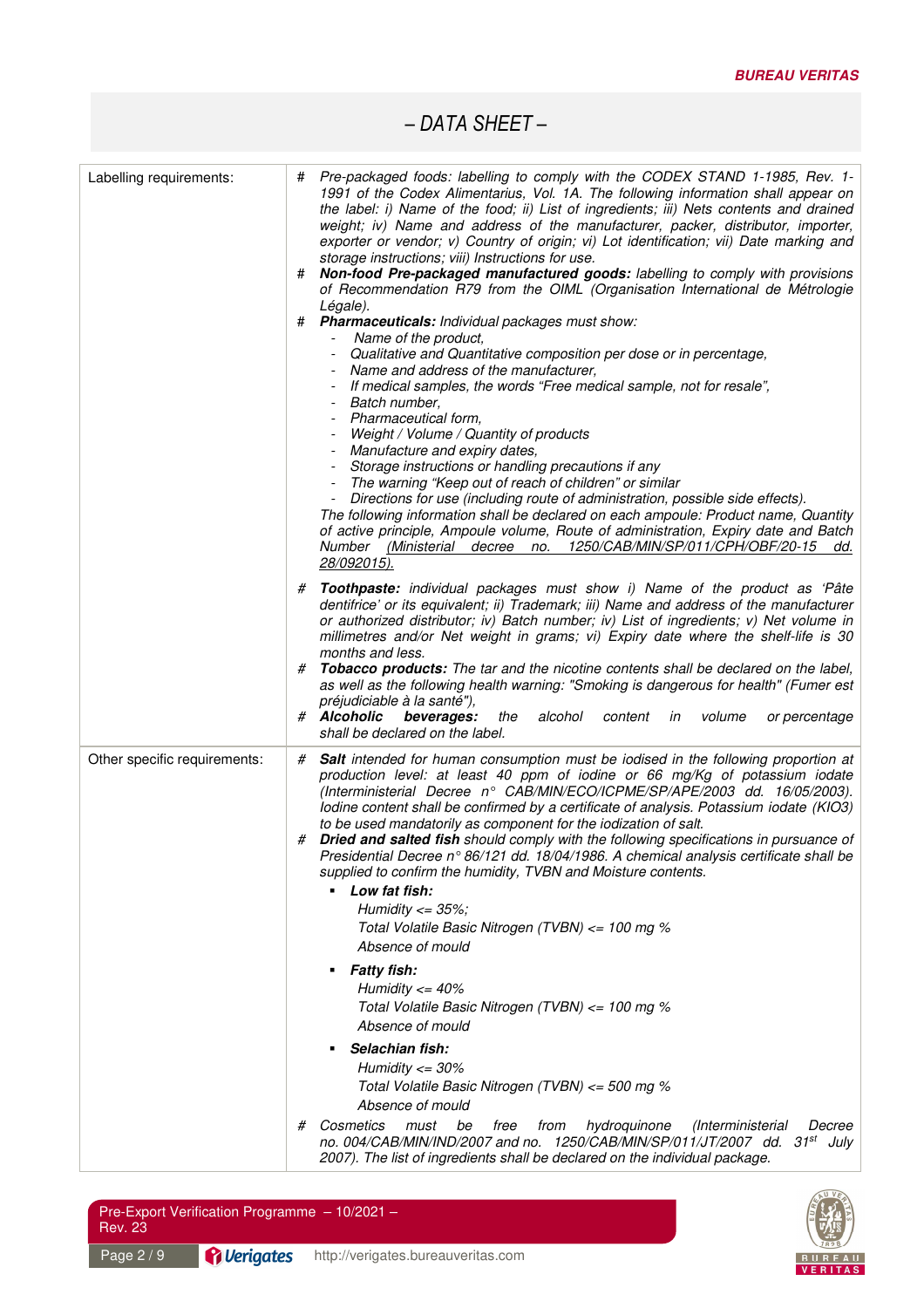| Other specific requirements | # All import of chemicals or biological products must be accompanied by its                                                                                                                                                                       |
|-----------------------------|---------------------------------------------------------------------------------------------------------------------------------------------------------------------------------------------------------------------------------------------------|
| $(Cont.)$ :                 | corresponding Material Safety Data Sheet (MSDS).                                                                                                                                                                                                  |
|                             | # Automotive vehicles must observe the legal requirements of safety, manufacture and<br>roadworthiness. They must enter the customs territory of the Democratic Republic of<br>Congo with the documents proving ownership and age of the vehicle. |

### *4. Price verification/Seller's invoice requirement*

| Buying/Confirming<br>Commissions: | No restriction. Must be declared whenever applicable.                                                                                                                                                                                                                                                                                                                                                                                                                     |  |  |
|-----------------------------------|---------------------------------------------------------------------------------------------------------------------------------------------------------------------------------------------------------------------------------------------------------------------------------------------------------------------------------------------------------------------------------------------------------------------------------------------------------------------------|--|--|
| Insurance:                        | No restriction.                                                                                                                                                                                                                                                                                                                                                                                                                                                           |  |  |
| Financial interest:               | No restriction.                                                                                                                                                                                                                                                                                                                                                                                                                                                           |  |  |
| Final invoice to show:            | Breakdown of FOB, freight and insurance charges (where applicable). In case of<br>multimodal transportation, breakdown of main carriage (Air or Maritime freight) and Road<br>transport (breakdown of transportation charges outside and inside DRC, if any).<br>By line item: detailed product description, including product name, trademark, model and<br>characteristics (where applicable), origin and expiry date of products commonly traded<br>with expiry dates. |  |  |

### *5. Application*

| Applicant:                                                            | <b>Importers</b>                                                                                                                                                                                                                                                                                                                                                                                                                                                                                                                                                                                                                                                                                                                                                                                                                                                                                                                                                                               |  |  |  |
|-----------------------------------------------------------------------|------------------------------------------------------------------------------------------------------------------------------------------------------------------------------------------------------------------------------------------------------------------------------------------------------------------------------------------------------------------------------------------------------------------------------------------------------------------------------------------------------------------------------------------------------------------------------------------------------------------------------------------------------------------------------------------------------------------------------------------------------------------------------------------------------------------------------------------------------------------------------------------------------------------------------------------------------------------------------------------------|--|--|--|
| Application name:                                                     | DIB (Déclaration d'Importation des Biens).                                                                                                                                                                                                                                                                                                                                                                                                                                                                                                                                                                                                                                                                                                                                                                                                                                                                                                                                                     |  |  |  |
| Issued by:                                                            | Banque Centrale du Congo (all commercial banks must register DIBs via the Single<br>Window platform).                                                                                                                                                                                                                                                                                                                                                                                                                                                                                                                                                                                                                                                                                                                                                                                                                                                                                          |  |  |  |
| Validity:                                                             | 1 year, renewable once for 6 months.                                                                                                                                                                                                                                                                                                                                                                                                                                                                                                                                                                                                                                                                                                                                                                                                                                                                                                                                                           |  |  |  |
| Amount by which the<br>application value/quantity may<br>be exceeded: | No tolerance. Whenever the DIB FOB value/Quantity is exceeded, an ARA is delivered to<br>the importer to apply for an amendment to his bank.                                                                                                                                                                                                                                                                                                                                                                                                                                                                                                                                                                                                                                                                                                                                                                                                                                                   |  |  |  |
| Changes from sea to air:                                              | With the importer's agreement. An amendment of the DIB is required if the change of<br>transport mode takes place from the very first shipment.                                                                                                                                                                                                                                                                                                                                                                                                                                                                                                                                                                                                                                                                                                                                                                                                                                                |  |  |  |
| Required documents:                                                   | $\checkmark$ Final invoice, Packing List and transport documents (BL/AWB plus any other specific<br>documents that may be requested from exporters for specific goods: Sanitary<br>certificate, Analysis certificate, Certificate of origin, Vehicle papers (Police declaration,<br>Registration Card etc. as the case may be) for motor vehicles, proving ownership and<br>age of the vehicle. Exporter's declaration for chemicals, confirming that exported<br>chemicals do not contain any of the hazardous substances prohibited to importation.<br>$\checkmark$ For road shipments, Consignment Note is not required.<br>Conformity documents (test reports, certificates, reports of analysis) confirming<br>compliance<br>to<br>the<br>applicable<br>standards.<br>Marketing<br>Authorization<br>for<br>Pharmaceuticals<br>Acceptance letter from the importer if necessary.<br>If any: Certificate of the Quality Management System of the exporter / manufacturer of<br>$\checkmark$ |  |  |  |
|                                                                       | the goods. Such as ISO 9001, ISO 22000 for food products, IATF 16949 for vehicle<br>parts, ISO 13485 for medical devices, GMP/GDP for pharmaceuticals                                                                                                                                                                                                                                                                                                                                                                                                                                                                                                                                                                                                                                                                                                                                                                                                                                          |  |  |  |
| Required information:                                                 | Declared FOB value<br>Declared HS codes                                                                                                                                                                                                                                                                                                                                                                                                                                                                                                                                                                                                                                                                                                                                                                                                                                                                                                                                                        |  |  |  |
| Application office(s):                                                | Application to be lodged by the importer through the GUICE (Single Window platform).                                                                                                                                                                                                                                                                                                                                                                                                                                                                                                                                                                                                                                                                                                                                                                                                                                                                                                           |  |  |  |

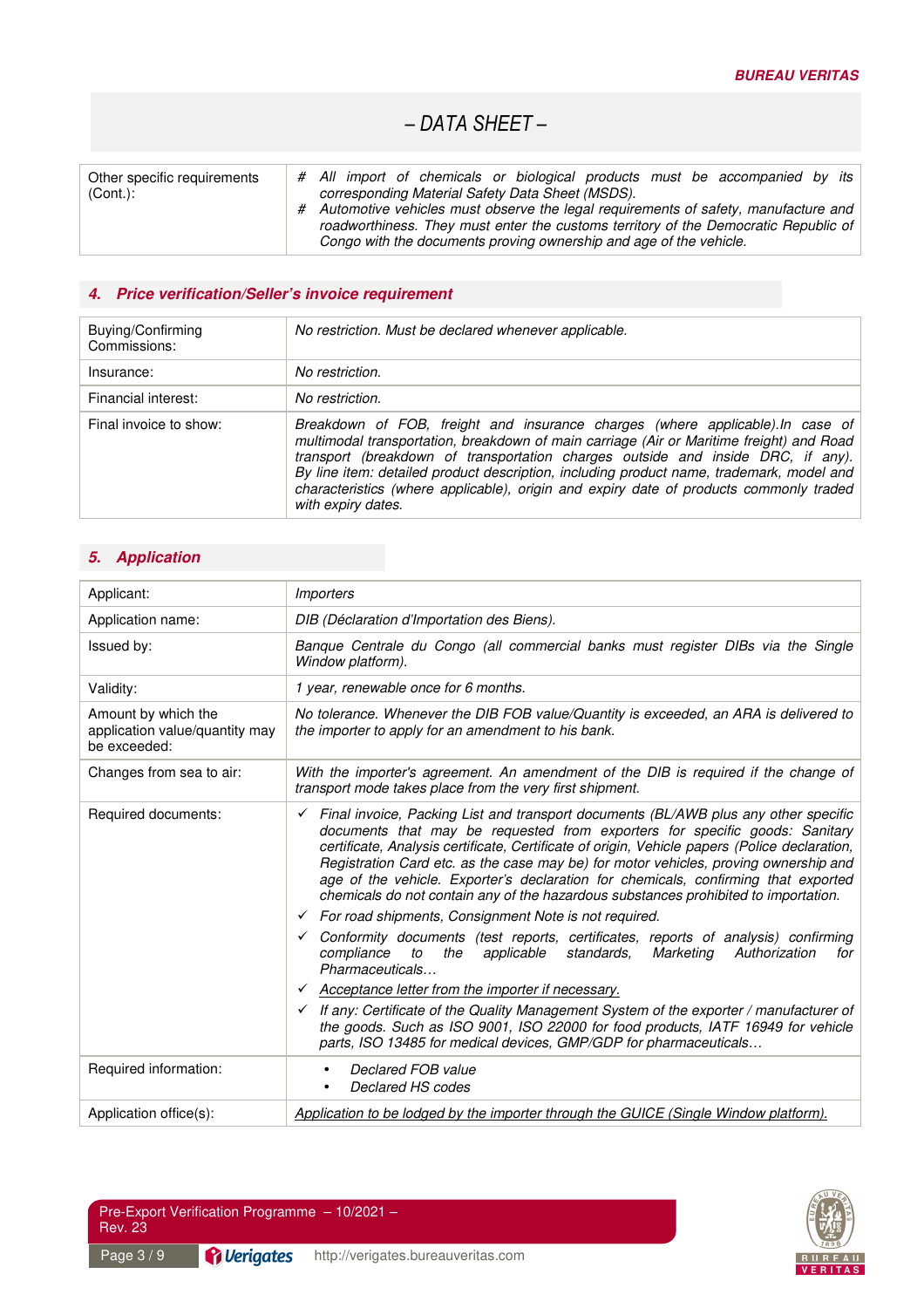### *6. Control testing requirements*

| Applicable cases:    | Conformity document not available or not acceptable                                                               |  |  |
|----------------------|-------------------------------------------------------------------------------------------------------------------|--|--|
| Laboratory criteria: | ISO/IEC 17025 accredited laboratory, In-house laboratory of certified Manufacturer (after<br>specific assessment) |  |  |
| Testing:             | According to the applicable standard                                                                              |  |  |

### *7. Physical inspection requirements*

| Scope of inspection:    | Review of markings as per applicable standard(s) and identification of products                                                                                                                               |  |  |  |
|-------------------------|---------------------------------------------------------------------------------------------------------------------------------------------------------------------------------------------------------------|--|--|--|
| Destination inspection: | Not allowed (currently performed only by the Office de Contrôle Congolais - OCC, but<br>without issuance of a Verification certificate).                                                                      |  |  |  |
| Witness of loading:     | Mandatory                                                                                                                                                                                                     |  |  |  |
| Seal of container:      | Mandatory for Full Container Load (FCLs) and consolidated FCLs for one single<br>consignee from either the same supplier or from the same consolidator.                                                       |  |  |  |
| Sampling:               | In case of control testing (see section 6 as above)                                                                                                                                                           |  |  |  |
| Validity                | Inspection Report validity from inspection date is for 30 days for perishable goods and 90<br>days for non-perishables, unless earlier expiry or otherwise specified in the applicable<br>standard/regulation |  |  |  |
| Type of report issued:  | Inspection report (IR)                                                                                                                                                                                        |  |  |  |

#### *8. Facilitation procedures*

- **Registration**
- Licensing opened to manufacturers and their official distributors only

#### *9. Conclusion of the Assessment*

AV (Attestation de Vérification) or ARA (Avis de Refus d'Attestation), certified invoice.

- A certified invoice is given to seller/exporter for payment purposes upon his request.
- An AV is delivered to the importer or his representative (if authorized) and transmitted to OCC and DGDA through the Single Window of International Trade platform, for the clearance of goods.
- An ARA is delivered to the importer or his representative (if authorized) and transmitted to OCC and DGDA through the Single Window of International Trade platform, for further process. Consignments with an ARA and nonconform products shall not be shipped to DRC.

The ARA is issued after 30 days following the date of inspection in case of:

- i) Unsolved quality/quantity discrepancies
- ii) Required final documentation not delivered by the exporter
- iii) DIB quantity and/or FOB value is exceeded.

#### And when:

- i) A non-conformity is detected and not corrected
- ii) Exporter/importer did not allow the application of the full Verification process
- iii) Fraudulent practice has been detected (use of fake documents, Counterfeits)



Pre-Export Verification Programme – 10/2021 – Rev. 23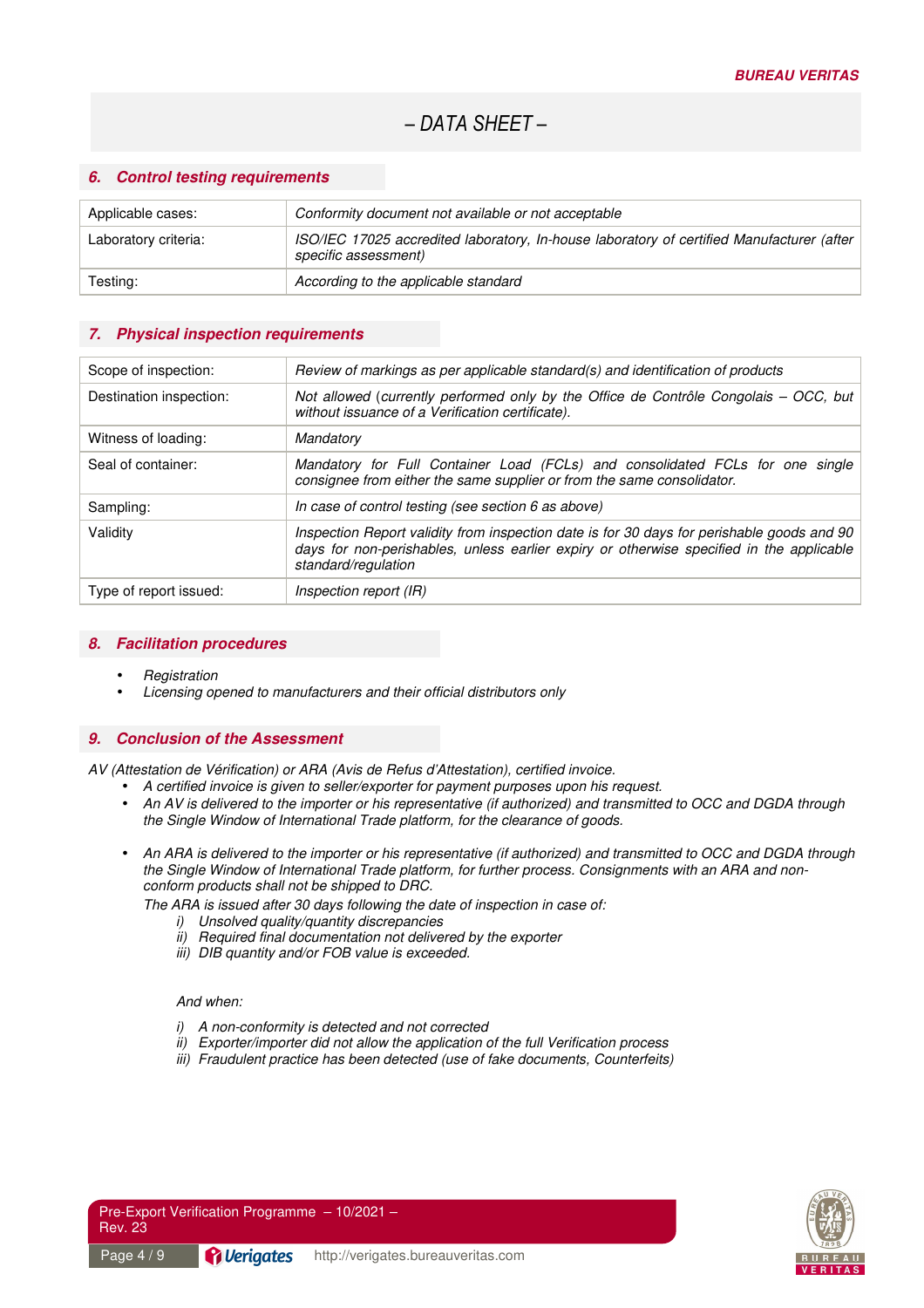### *10. Fees*

Paid by the IMPORTER to the bank. Payment to BUREAU VERITAS BIVAC BV ordered by OCC.

Nevertheless, Bureau Veritas BIVAC may invoice the Seller in the event of supplementary inspection visits (in vain or unsatisfactory results) and for any additional assessment such as Control testing and audits that may be needed. The costs incurred by the Seller in presenting the goods for inspection, such as unpacking, handling, testing, sampling, repacking... are for the account of the Seller.

For additional information, the importer shall refer to the Liaison Office in Kinshasa and its province offices in DRC.

#### *11. Contact*

Bureau de Liaison à Kinshasa: 130 B Avenue Kwango La Gombe **KINSHASA** Tel : (243) 99 00 36 910 bivac.kinshasa@cd.bureauveritas.com

See contact sheet for details

#### *12. Other relevant information*

Additional details available on Verigates (https://verigates.bureauveritas.com/programmes/dr-congo)

#### (\*) Updates

The information contained herein is for the purpose of facilitating Pre-Export Verification and does not relieve Exporters or Importers from their obligations in respect of compliance with the import regulations of the country of importation. Although every effort has been made to ensure the correctness of the information, as at the date of issuance of this data sheet, Bureau Veritas does not accept any responsibility for errors or omissions and, furthermore, the information may subsequently be subject to change as may be announced by the Authorities in the country of importation. Consequently, Exporters are advised to check with Bureau Veritas, prior to shipment of the goods, if there is any doubt concerning the issuance of a Certificate.



| Pre-Export Verification Programme $-10/2021-$<br><b>Rev. 23</b> |                    |                                    |  |
|-----------------------------------------------------------------|--------------------|------------------------------------|--|
| l Page 5 / 9 <sup>1</sup>                                       | <b>P</b> Verigates | http://verigates.bureauveritas.com |  |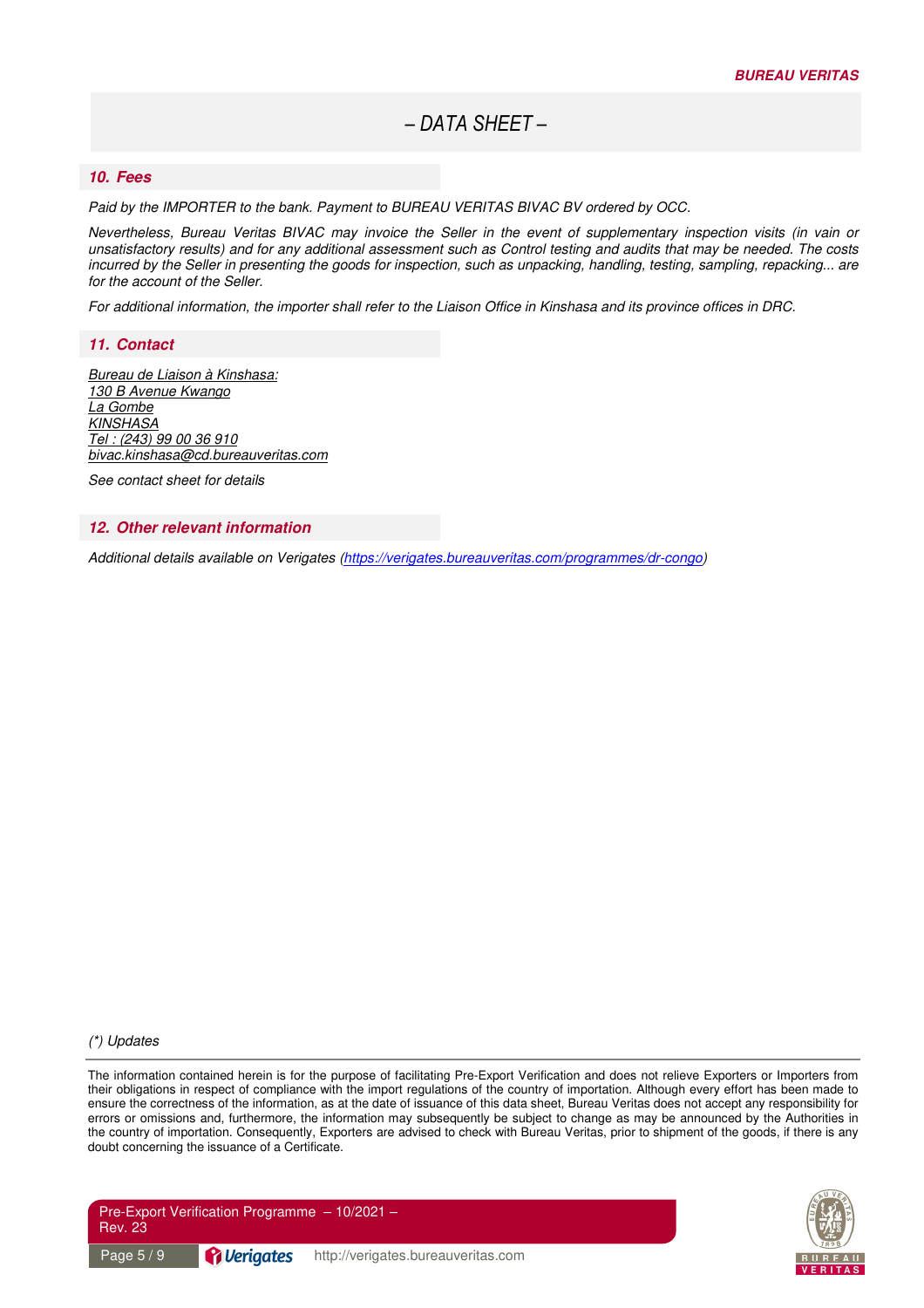# *Annex 1: List of restricted goods (\*)*

Items submitted to authorization:

- Coins;
- Commemorative coins;
- Bank notes;
- Second-hand materials intended for investment;
- Weapons, ammunitions;
- Quinine (when part of a pharmaceutical product composition);
- Explosives;
- Insecticides, fungicides, biocides, fertilizers and herbicides (with the exception of those listed in Annex 2);
- Plastic bags, sacs and films; Plastic bottles and containers for foods or pharmaceuticals;
- Import of cigarettes / cigars subject to prior authorization by the Ministry of Health, Hygiene and Prevention.

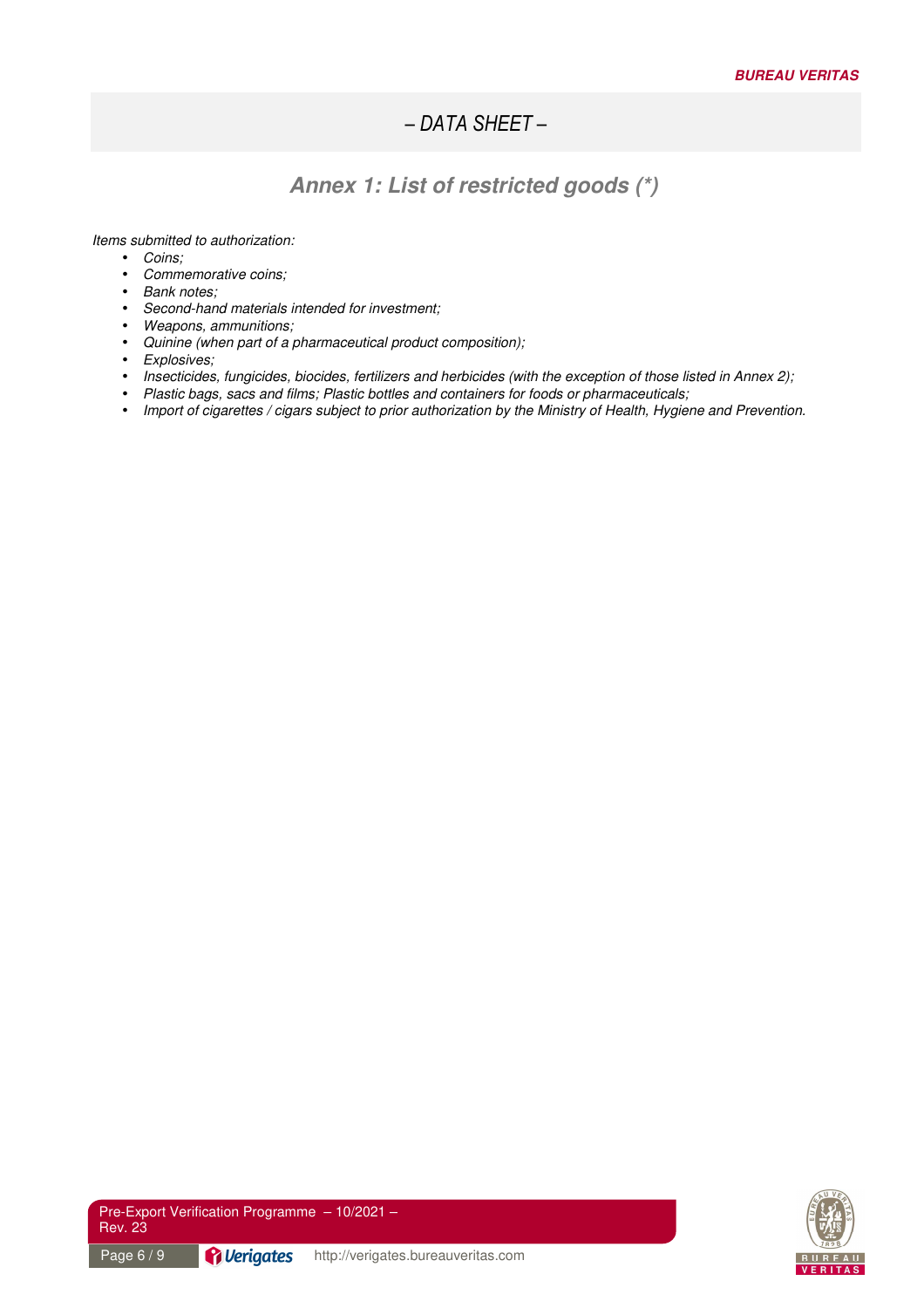### *Annex 2: List of prohibited goods*

- Frozen tilapias and alevins originated from Colombia, Ecuador, Egypt, Israel and Thailand following outbreaks of Tilapia Lake Virus (TiLV) in those countries (Ministerial Order n°001/CAB/MINETAT-COM.EXT/2017 dated August 12th 2017 from the Ministry of Foreign Trade)
- Poultry meat and by-products of poultry origin from Uganda following outbreaks of bird flu disease on wild and domestic poultry in the region of the Victoria lake at Wakiso (official communiqué No. 002/CAB/MIN-COM.EXT/2017 dated 13/03/2017 from the Ministry of ForeignTrade)
- Products listed in the Ministerial Decree 033 CAB/MINETET-COMEXT/2018 dated Feb 27, 2018 amending 022/CAB/MIN.COMPME/2011) such as:
	- Counterfeits,
	- $\checkmark$  Alcoholic beverages with an alcohol content exceeding 45%,
	- $\checkmark$  Hazardous waste,
	- $\checkmark$  All foodstuff and beverages containing saccharin,
	- $\checkmark$  Pornographic media and related products,
	- $\checkmark$  Used vehicles of more than 20 years,
	- $\checkmark$  Non-iodized Salt (table salt),
	- $\checkmark$  Drugs,
	- $\checkmark$  Imitation weapons similar to weapons used by the Defense and Security departments,
	- GMO Seeds,
	- $\checkmark$  Substandard, expired products,
	- $\checkmark$  DDT pesticide (Dichlorodiphenyltrichloroethane,  $C_{14}H_9Cl_5$ )
	- $\checkmark$  Recalled products (pharmaceuticals, Chemicals...)
- Colza oil and its fractions (Order no.23-97/CAB/MIN/FIN/95 dd. July 1995 from the Ministry of Finance)
- Quinine in tablet (Ministerial Decree No. 1250/CAB/MIN/SP/009/CJ/2013 dd. 18/07/2013 and amedments)
- Foodstuff originated from Japan, following the earthquake and tsunami in Japan on March 11, 2011, causing radiation contamination in the regions of Fukushima, Ibaraki, Tochigi and Gunma (Official Communiqué dd. 13/4/2011 from the ministry of Commerce)
- Cosmetics containing hydroquinone (Interministerial Decree no. 004/CAB/MIN/IND/2007 and no. 1250/CAB/MIN/SP/011/JT/2007 dd. 31st July 2007)
- Television sets *not conforming* the DVB-T2 standard for the Digital Terrestrial Television Broadcasting and the MPEG4 standard for video encoding (Interministerial Decree No. 002/TNT/CAB/MCM/LMO/2015 dd. 25/04/2015 from the Ministry of Postal Services, Telecommunication, Information and Communication New Technology and the Ministry of Communication and Media)
- Poultry meat of animals slaughtered between 1st May 2015 and 30th June 2015 and originated from the Provinces of Kastamonu, Balikezir and Manisa in Turkey (official communiqué No. 003/CAB/MIN-COM/2015 dated 06/07/2015 from the Ministry of Trade)
- The following hazardous chemicals and pesticides (Letter No. 5011/1497/SG/AGRI.PEL/2014 dd. 08/11/2014 from the ministry of Agriculture and Rural Environment), listed in Annex III of the Rotterdam Convention:

| <b>Chemical</b>                  | HS code<br><b>Pure substance</b> | <b>HS code</b><br><b>Mixtures, preparations</b><br>containing substance | Category  |
|----------------------------------|----------------------------------|-------------------------------------------------------------------------|-----------|
| Alachlor                         | 2924.29                          |                                                                         | Chemical  |
| Aldicarb                         | 2930.90                          |                                                                         | Chemical  |
| Endosulfan                       | 2920.90                          |                                                                         | Chemical  |
| 2.4.5-T and its salts and esters | 2918.91                          | 3808.50                                                                 | Pesticide |
| Aldrin                           | 2903.52                          | 3808.50                                                                 | Pesticide |
| Binapacryl                       | 2916.19                          | 3808.50                                                                 | Pesticide |
| Captafol                         | 2930.50                          | 3808.50                                                                 | Pesticide |
| Chlordane                        | 2903.52                          | 3808.50                                                                 | Pesticide |
| Chlordimeform                    | 2925.21                          | 3808.50                                                                 | Pesticide |
| Chlorobenzilate                  | 2918.18                          | 3808.50                                                                 | Pesticide |
| DDT                              | 2903.62                          | 3808.50                                                                 | Pesticide |



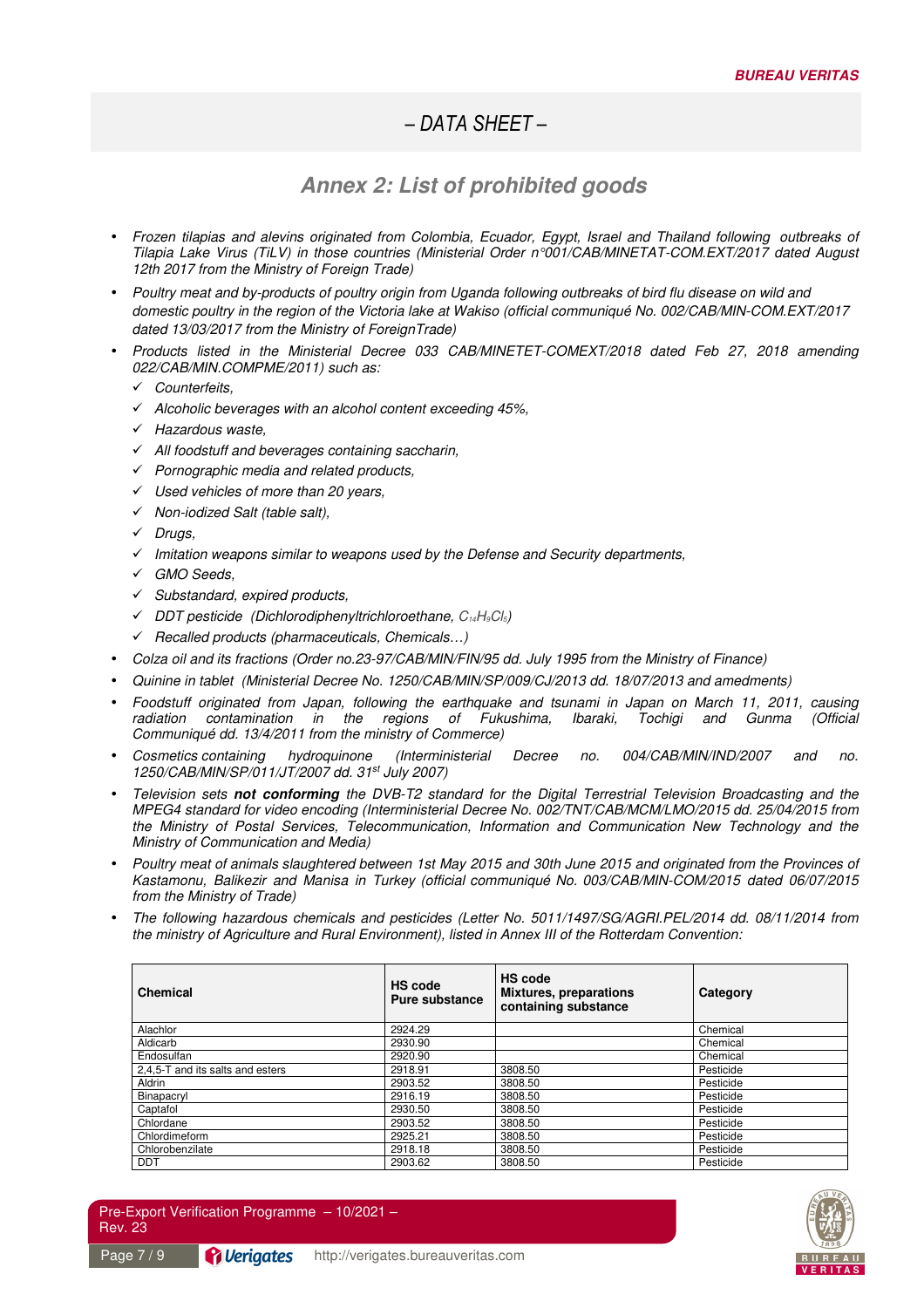| Chemical                                   | <b>HS</b> code<br>Pure substance | <b>HS code</b><br><b>Mixtures, preparations</b><br>containing substance | Category                                     |
|--------------------------------------------|----------------------------------|-------------------------------------------------------------------------|----------------------------------------------|
| Dieldrin                                   | 2910.40                          | 3808.50                                                                 | Pesticide                                    |
| Dinitro-ortho-cresol (DNOC) and its salts  | 2908.99                          | 3808.91<br>3808.92<br>3808.93                                           | Pesticide                                    |
| Dinoseb and its salts and esters           | 2908.91                          | 3808.50                                                                 | Pesticide                                    |
| 1,2-dibromoethane (EDB)                    | 2903.31                          | 3808.50                                                                 | Pesticide                                    |
| Ethylene dichloride                        | 2903.15                          | 3808.50                                                                 | Pesticide                                    |
| Ethylene oxide                             | 2910.10                          | 3808.50<br>3824.81                                                      | pesticide                                    |
| Fluoroacetamide                            | 2924.12                          | 3808.50                                                                 | Pesticide                                    |
| HCH (mixed isomers)                        | 2903.51                          | 3808.50                                                                 | Pesticide                                    |
| Heptachlor                                 | 2903.52                          | 3808.50                                                                 | Pesticide                                    |
| Hexachlorobenzene                          | 2903.62                          | 3808.50                                                                 | Pesticide                                    |
| Lindane                                    | 2903.51                          | 3808.50                                                                 | Pesticide                                    |
| Mercury compounds                          | 2852.00                          | 3808.50                                                                 | Pesticide                                    |
| Monocrotophos                              | 2924.12                          | 3808.50                                                                 | Pesticide                                    |
| Parathion                                  | 2920.11                          | 3808.50                                                                 | Pesticide                                    |
| Pentachlorophenol and its salts and esters | 2908.11<br>2908.19               | 3808.50<br>3808.91<br>3808.92<br>3808.93<br>3808.94<br>3808.99          | Pesticide                                    |
| Toxaphene                                  |                                  | 3808.50                                                                 | Pesticide                                    |
| Tributyltin oxide                          | 2931.00                          | 3808.99                                                                 | Pesticide                                    |
| Tributyltin fluoride                       | 2931.00                          | 3808.99                                                                 | Pesticide                                    |
| Tributyltin methacrylate                   | 2931.00                          | 3808.99                                                                 | Pesticide                                    |
| Tributyltin benzoate                       | 2931.00                          | 3808.99                                                                 | Pesticide                                    |
| Tributyltin chloride                       | 2931.00                          | 3808.99                                                                 | Pesticide                                    |
| Tributyltin linoleate                      | 2931.00                          | 3808.99                                                                 | Pesticide                                    |
| Tributyltin naphthenate                    | 2931.00                          | 3808.99                                                                 | Pesticide                                    |
| Methamidophos                              | 2930.50                          | 3808.50                                                                 | Severely hazardous<br>pesticides formulation |
| Methyl-parathion                           | 2920.11                          | 3808.50                                                                 | Severely hazardous<br>pesticides formulation |
| Phosphamidon                               | 2924.12                          | 3808.50                                                                 | Severely hazardous<br>pesticides formulation |
| Benomyl at or above 7 %                    |                                  | 3808.92                                                                 | Severely hazardous<br>pesticides formulation |
| Carbofuran at or above 10 %                |                                  | 3808.92                                                                 | Severely hazardous<br>pesticides formulation |
| Thiram at or above 15 %                    |                                  | 3808.92                                                                 | Severely hazardous<br>pesticides formulation |

• The following phytosanitary products that are harmful to health and environment:

| <b>Chemical</b>   | <b>HS</b> code | Category                        |
|-------------------|----------------|---------------------------------|
| Dicofol           | 2906.29        | Pesticide                       |
| Brodaficoum       |                | Pesticide                       |
| Coumachlor        |                | Pesticide                       |
| Diazinon          | 2933.59        | Insecticide                     |
| <b>Dichlorvos</b> | 2919.90        | Insecticide                     |
| Carbendazim       |                | Fungicide                       |
| Chlorothalonil    |                | Fungicide                       |
| Malathion         |                | Insecticide                     |
| Naphtalene        |                | Special Health Hazard substance |
| Paraguat          | 2933.39        | Herbicide                       |